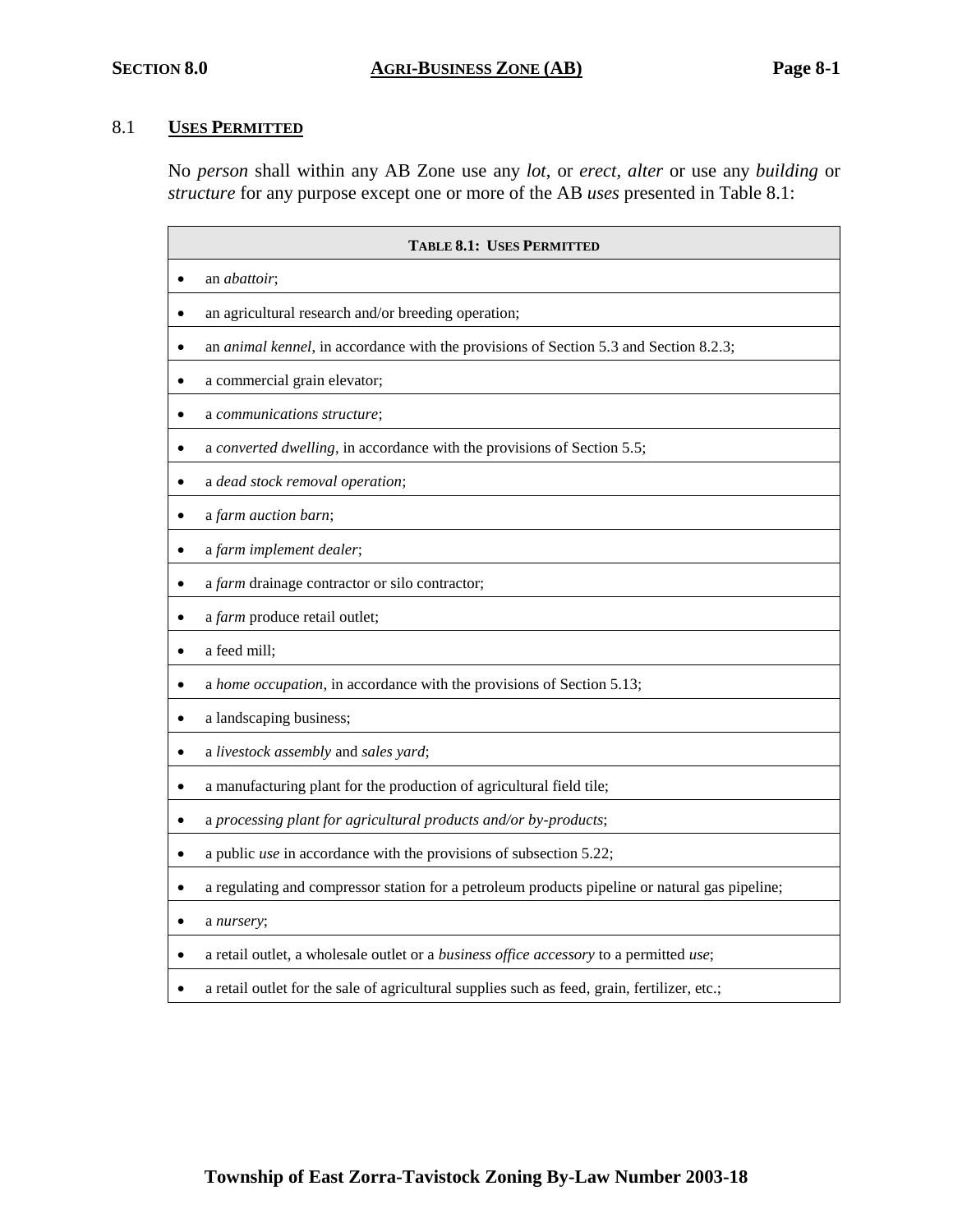#### $T$ **ABLE 8.1: USES PERMITTED**

- a sawmill;
- a *single detached dwelling accessory* to a permitted *use* on the *lot*;
- a *soil processing operation*;
- a *veterinary clinic*;
- a *wayside sand* or *gravel pit* in accordance with the provisions of Section 5.33;
- a welding and repair garage for servicing *farm* vehicles and *farm* implements.

#### 8.2 **ZONE PROVISIONS**

No *person* shall within any AB Zone use any *lot*, or *erect, alter* or use any *building* or *structure* except in accordance with the following provisions presented in Table 8.2.The *lot area* provisions for residential *uses* are cumulative with the *lot area* provisions for nonresidential *uses* when such residential *use* is located on the same *lot* with a permitted nonresidential *use*.

| <b>TABLE 8.2: ZONE PROVISIONS</b>                                     |                           |                             |  |  |
|-----------------------------------------------------------------------|---------------------------|-----------------------------|--|--|
| <b>Zone Provision</b>                                                 | <b>Residential Uses</b>   | <b>Non-Residential Uses</b> |  |  |
| <b>Number of Single Detached</b><br><b>Dwellings per Lot, Maximum</b> | $\mathbf{1}$              | No Provision                |  |  |
| Lot Area, Minimum                                                     | $\mathbf{A}$ ha (1 ac)    | $\mathbf{A}$ ha (1 ac)      |  |  |
| Where sanitary sewers and<br>public water supply not<br>available     |                           |                             |  |  |
| Lot Frontage, Minimum                                                 | $45 \text{ m}$ (147.6 ft) |                             |  |  |
| Front Yard, Minimum Depth                                             | 10 m $(32.8 \text{ ft})$  |                             |  |  |
| <b>Exterior Side Yard,</b><br>Minimum Width                           |                           |                             |  |  |
| <b>Rear Yard, Minimum Depth</b>                                       | $7.5 \text{ m}$ (24.6 ft) |                             |  |  |
| <b>Interior Side Yard,</b><br>Minimum Width                           | 3 m (9.8 ft)              | 5 m (24.6 ft)               |  |  |
| Lot Depth, Minimum                                                    | 60 m $(196.9 \text{ ft})$ |                             |  |  |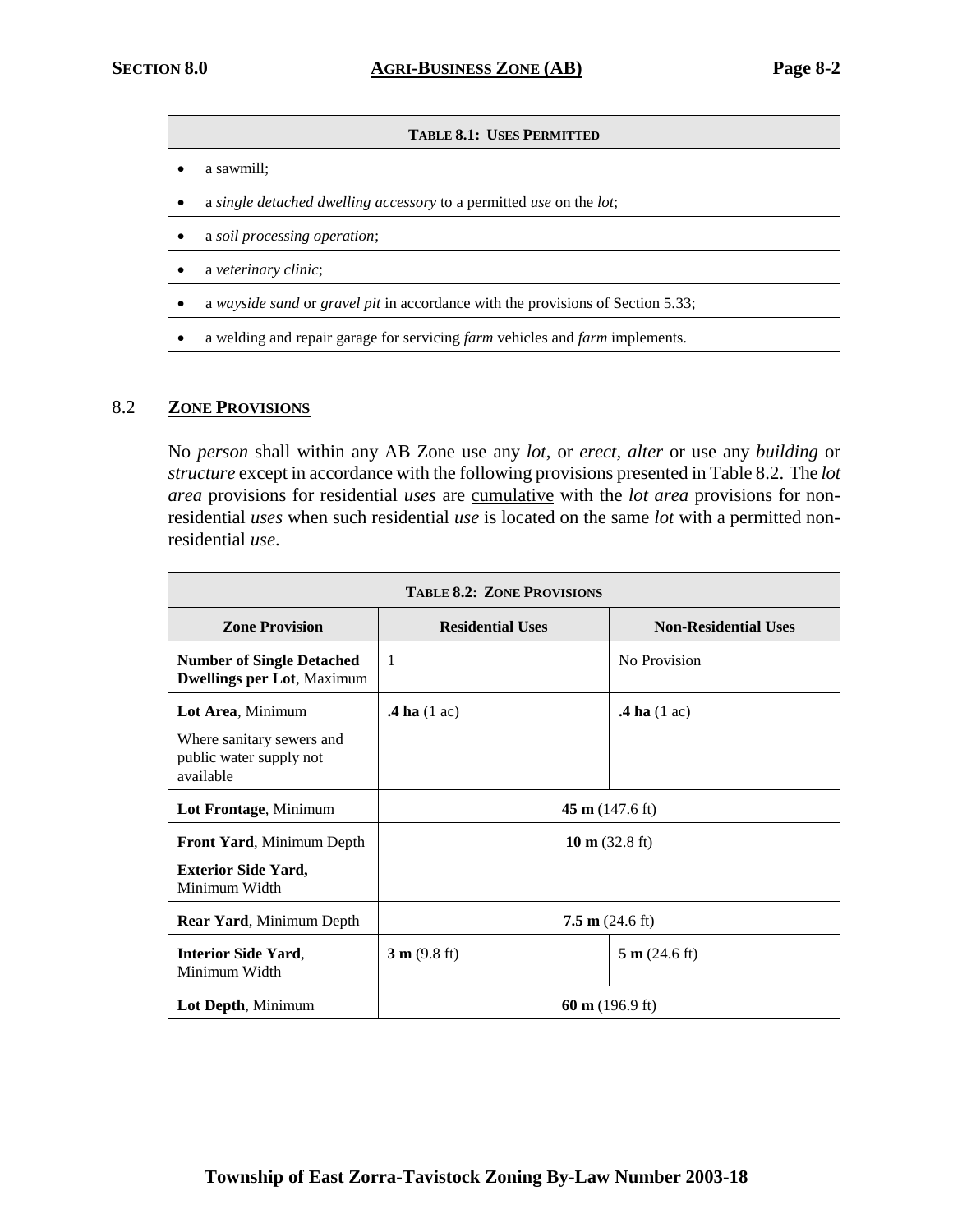| <b>TABLE 8.2: ZONE PROVISIONS</b>                                    |                                                 |                                                                                     |  |  |
|----------------------------------------------------------------------|-------------------------------------------------|-------------------------------------------------------------------------------------|--|--|
| <b>Zone Provision</b>                                                | <b>Residential Uses</b>                         | <b>Non-Residential Uses</b>                                                         |  |  |
| Setback, Minimum Distance<br>from the Centreline of a<br>County Road | $26 \text{ m} (85.3 \text{ ft})$                |                                                                                     |  |  |
| <b>Height of Building,</b><br>Maximum                                | 11 m $(36.1 \text{ ft})$                        | 15 m $(49.2 \text{ ft})$ or in accordance<br>with the provisions of<br>Section 5.32 |  |  |
| <b>Gross Floor Area, Minimum</b>                                     | 93 m <sup>2</sup> (1,001 ft <sup>2</sup> )      | No Provision                                                                        |  |  |
| <b>Landscaped Open Space,</b><br>Minimum                             | 30% of <i>lot area</i>                          | 10 % of the <i>lot area</i>                                                         |  |  |
| <b>Parking and Accessory</b><br><b>Buildings</b> , Etc.              | In accordance with the provisions of Section 5. |                                                                                     |  |  |

# 8.2.1 **LOCATION OF NEW DWELLINGS, BUILDINGS OR STRUCTURES**

Dwellings, *buildings* or *structures* hereafter erected outside of a settlement, as defined in Section 2.7.2.1, shall be required to satisfy the minimum distance separation requirements as determined through the application of the Minimum Distance Separation Formula I (MDS I), in accordance with Section 2.7 of this Zoning By-Law.

*Existing* dwellings, *buildings* or *structures* located outside of a settlement, as defined in Section 2.7.2.1, which are hereafter enlarged, shall be required to satisfy MDS I, in accordance with Section 2.7 of this Zoning By-Law, **or** not further reduce an *existing* insufficient *setback* relative to MDS I, whichever is the lesser.

Dwellings, *buildings* or *structures* hereafter erected, within a settlement defined in Section 2.7.2.1, shall be required to satisfy MDS I, in accordance with Section 2.7 of this Zoning By-Law, **or** not further reduce an *existing* insufficient *setback* relative to MDS I, whichever is the lesser.

(Amended by By-Law 2009-15)

# 8.2.2 **SPECIAL PROVISION FOR ACCESSORY RESIDENTIAL USE**

Prior to the issuance of a building permit for the *single detached dwelling,* the construction of the agri-business *buildings* or *structures* must be complete, to the satisfaction of the *Chief Building Official.*

April/09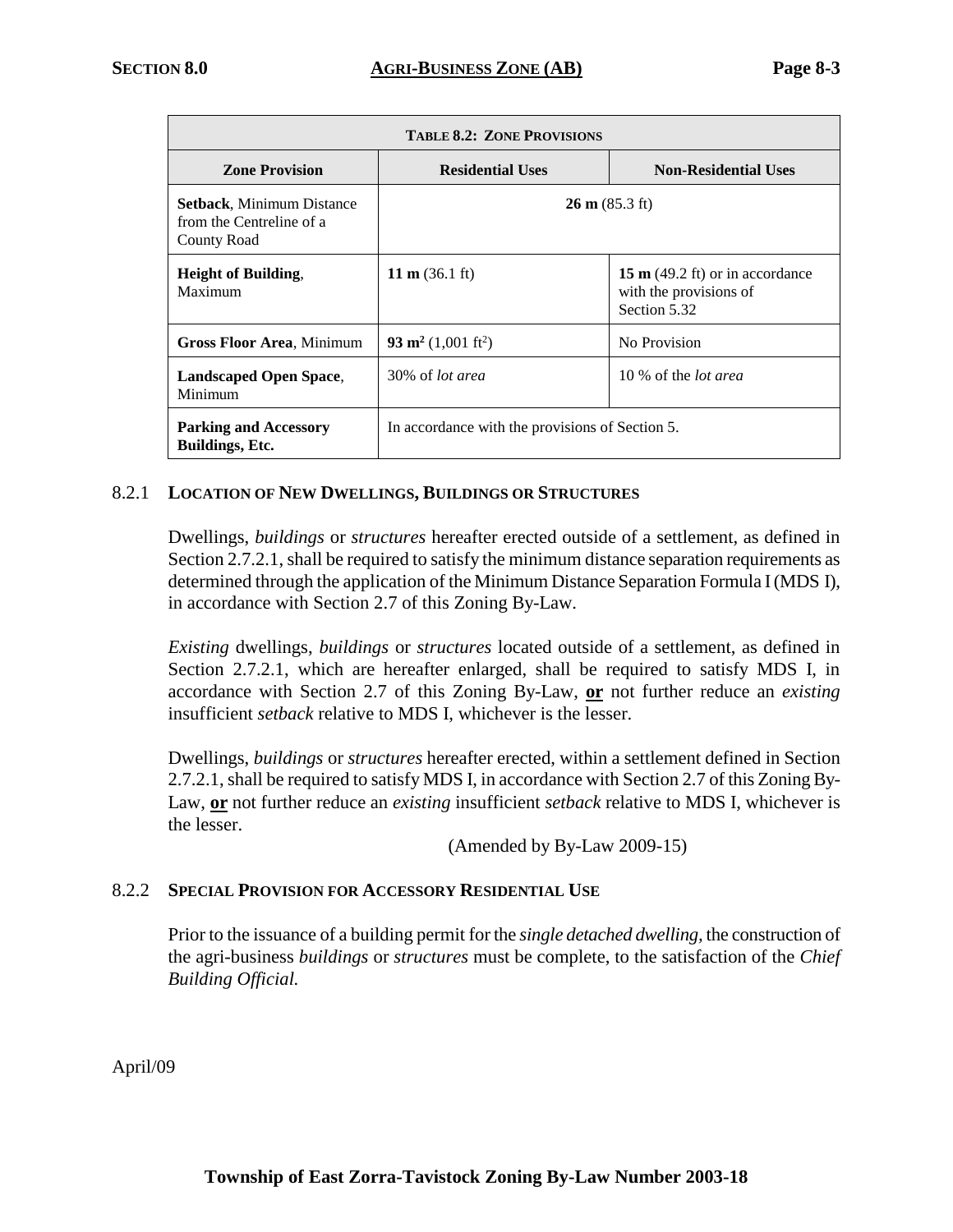#### 8.2.3 **LOCATION OF AN ANIMAL KENNEL**

Notwithstanding any provision of this Zoning By-Law to the contrary, no land shall be used and no *building* or *structure* or part thereof shall be used or *erected*, renovated or remodelled for *use* as an *animal kennel* closer than **90 m** (295.3 ft) to any *lot line*.

#### 8.2.4 **OPEN STORAGE REQUIREMENTS**

No storage of goods or materials is permitted outside any *building* except that the open storage of goods or materials may be permitted to the rear of the main *building* provided that:

- 8.2.4.1 such open storage is *accessory* to the *use* of the main non-residential *building* on the *lot*;
- 8.2.4.2 such open storage complies with the *yard* and *setback* requirements of this Section; and
- 8.2.4.3 any portion of the area used for open storage, where it does not adjoin the outside wall of a *building*, shall be enclosed by a fence extending at least **1.5 m** (4.9 ft) in *height* from the ground, constructed of new materials.
- 8.2.4.4 Notwithstanding the open storage *yard*, *setback* and enclosure requirements, the open storage of finished goods or materials shall be permitted for the purposes of display or sale.

# 8.3 **SPECIAL PROVISIONS FOR A CONVERTED DWELLING (AB-C)**

In accordance with the provisions of Section 5.5, all AB-C zoned *lots* may contain a *converted dwelling*, or any other *use* permitted in Section 8.1, in accordance with the provisions of Section 8.2 of this Zoning By-Law.

# 8.4 **SPECIAL PROVISIONS**

# 8.4.1 **Location: Part of Lot 34, Concession 9, (East Zorra), AB-1 (Key Map 1)** (Amended by By-Law 2021-09)

8.4.1.1 Notwithstanding any provisions of this Zoning By-Law to the contrary, no *person* shall within any AB-1 Zone use any *lot*, or *erect, alter* or use any *building* or *structure* for any purpose except the following:

> an *on-farm diversified use,* consisting of a cheese processing plant located in a *building existing* as of February  $20<sup>th</sup>$ ,  $2002$ .

8.4.1.2 Notwithstanding any provision of this Zoning By-Law to the contrary, no *person* shall within any AB-1 Zone use any lot, or *erect, alter* or use any *building* or *structure* for any purpose except in accordance with the following provisions:

# February/21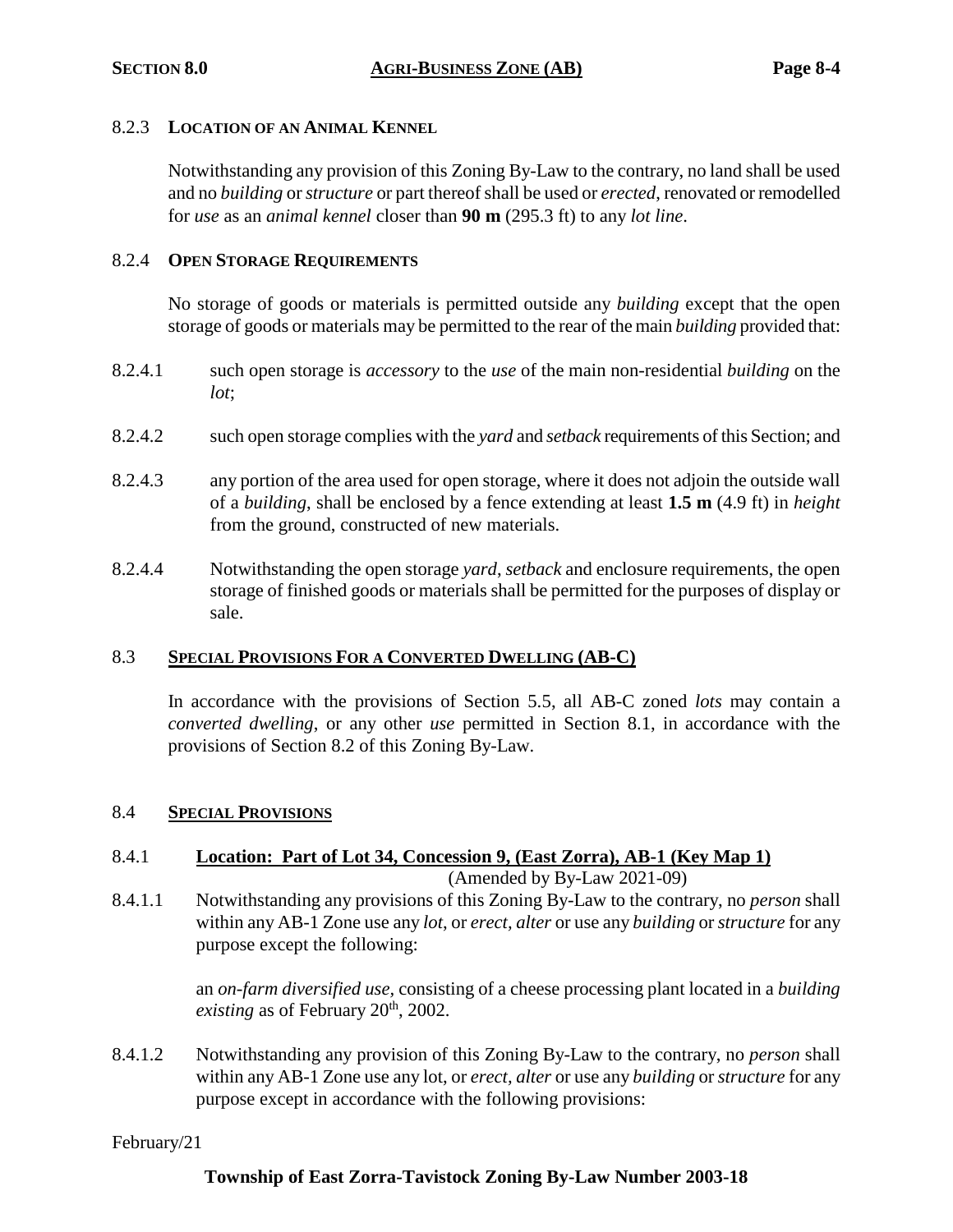# 8.4.1.2.1 GROSS FLOOR AREA

The maximum *gross floor area* used for the cheese processing operation shall be restricted to the *gross floor area* existing as of February 20<sup>th</sup>, 2002.

8.4.1.2.2 RETAILING OR WHOLESALING RESTRICTION

The area used for retailing or wholesaling shall not exceed  $60 \text{ m}^2$  (645.8 ft<sup>2</sup>) of *gross floor area*.

- 8.4.1.2.3 That all the other provisions of the AB Zone in Section 8.2 and all other relevant provisions contained in this Zoning By-Law shall continue to apply mutatis mutandis.
- 8.4.2 **Location: Part of Lot 34, Concession 12, (East Zorra), AB-2 (Key Map 2)** (Amended by By-Law 2021-09)
- 8.4.2.1 Notwithstanding any provisions of this Zoning By-Law to the contrary, no *person* shall within any AB-2 Zone use any *lot*, or *erect, alter* or use any *building* or *structure* for any purpose except the following: all *uses* permitted in Section 8.1 of this Zoning By-Law; and a *farm*, excluding the keeping of any livestock.
- 8.4.2.2.1 Notwithstanding any provision of this Zoning By-Law to the contrary, no *person* shall within any AB-2 Zone use any *lot*, or *erect, alter* or use any *building* or *structure* for any purpose except in accordance with the following provisions:
- 8.4.2.2.2 VEHICULAR ACCESS

No vehicular access shall be permitted onto *County Road* #59.

- 8.4.2.2.2 That all the other provisions of the AB Zone in Section 8.2 and all other relevant provisions contained in this Zoning By-Law shall continue to apply mutatis mutandis.
- 8.4.3 **Location: Part of Lot 26, Concession 16, (East Zorra), AB-3 (Key Map 18)**

(Amended by By-Law 2021-09)

8.4.3.1 Notwithstanding any provisions of this Zoning By-Law to the contrary, no *person* shall within any AB-3 Zone use any *lot*, or *erect, alter* or use any *building* or *structure* for any purpose except the following:

> a *single detached dwelling*, if *accessory* to a permitted *use* on the lot; and a *truck transport terminal* or *yard* for agricultural products.

8.4.3.2.1 Notwithstanding any provision of this Zoning By-Law to the contrary, no *person* shall within any AB-3 Zone use any *lot*, or *erect, alter* or use any *building* or *structure* for any purpose except in accordance with the following provisions:

February/21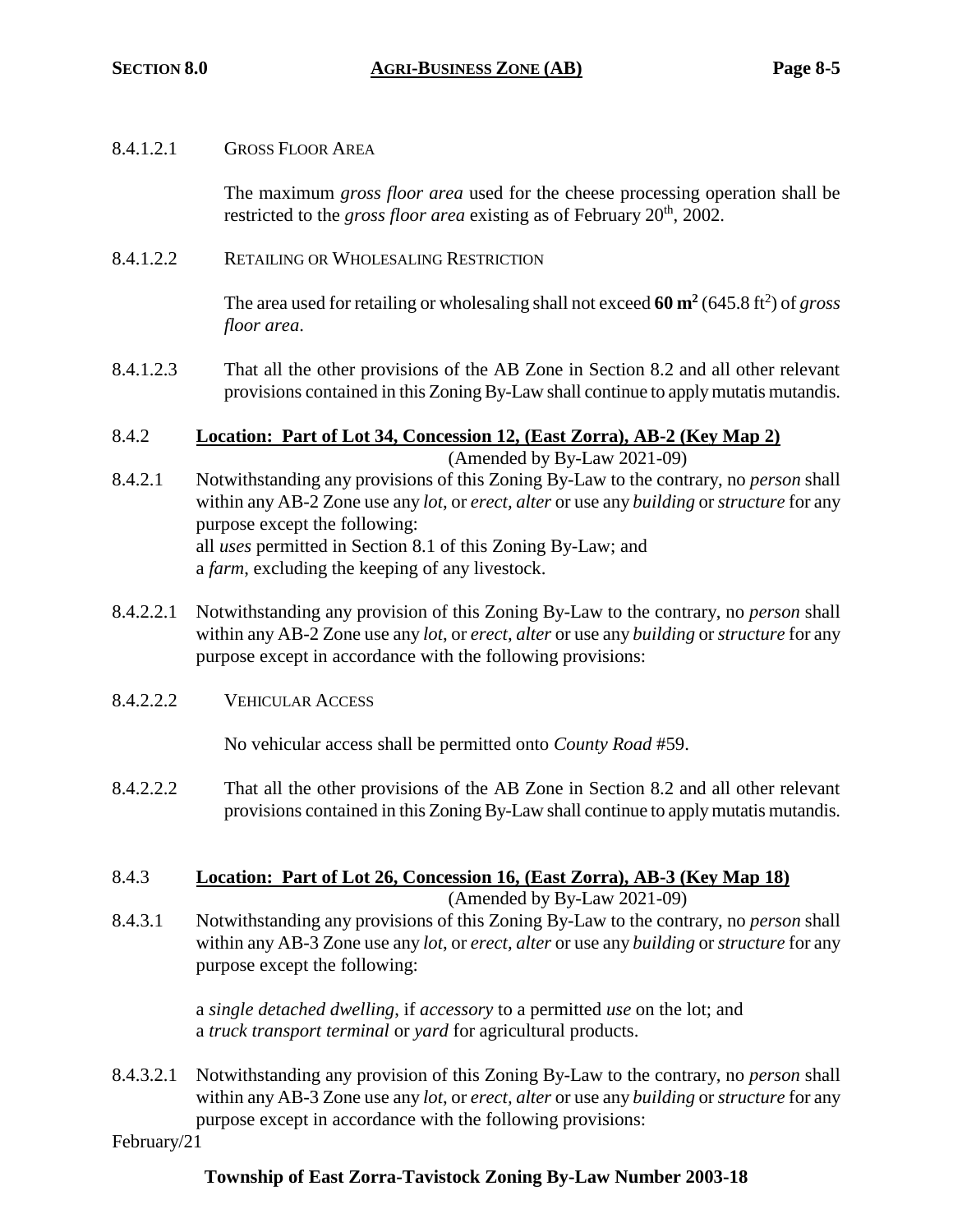8.4.3.2.2 INTERIOR SIDE YARD

| From west <i>lot line</i> | 10 m $(32.8 \text{ ft})$ |
|---------------------------|--------------------------|
| From east <i>lot line</i> | 5 m (16.4 ft)            |

8.4.2.2.2 That all the other provisions of the AB Zone in Section 8.2 and all other relevant provisions contained in this Zoning By-Law shall continue to apply mutatis mutandis.

# 8.4.4 **Location: Part of Lot 10, Concession 14, (East Zorra), AB-4 (Key Map 44)**

(Amended by By-Law 2021-09)

8.4.4.1 Notwithstanding any provisions of this Zoning By-Law to the contrary, no *person* shall within any AB-4 Zone use any *lot*, or *erect, alter* or use any *building* or *structure* for any purpose except the following:

> all *uses* permitted in Section 8.1 of this Zoning By-Law; retail sale of trucks; retail sale of industrial supplies, being mainly small motors and engines, tools, small machinery and loading equipment.

8.4.4.2 That all the other provisions of the AB Zone in Section 8.2 and all other relevant provisions contained in this Zoning By-Law shall continue to apply mutatis mutandis.

#### 8.4.5 **Location: Part of Lot 34, Concession 11, (East Zorra), AB-5 (Key Map 2)** (Amended by By-Law 2021-09)

8.4.5.1 Notwithstanding any provisions of this Zoning By-Law to the contrary, no *person* shall within any AB-5 Zone use any *lot*, or *erect, alter* or use any *building* or *structure* for any purpose except the following:

# NON-RESIDENTIAL USES

an *animal kennel* in accordance with the provisions of Section 5.3 and Section 8.2.3;

a *farm auction barn*; a *farm implement dealer*; a *farm* produce retail outlet; a public *use* in accordance with the provisions of subsection 5.22 hereof; a *nursery*; a retail outlet for the sale of agricultural supplies such as feed, grain, fertilizer, etc; a service shop; a *veterinary clinic*; a welding and repair garage for servicing *farm* vehicles and *farm* implements.

8.4.5.2 That all the other provisions of the AB Zone in Section 8.2 and all other relevant provisions contained in this Zoning By-Law shall continue to apply mutatis mutandis.

February/21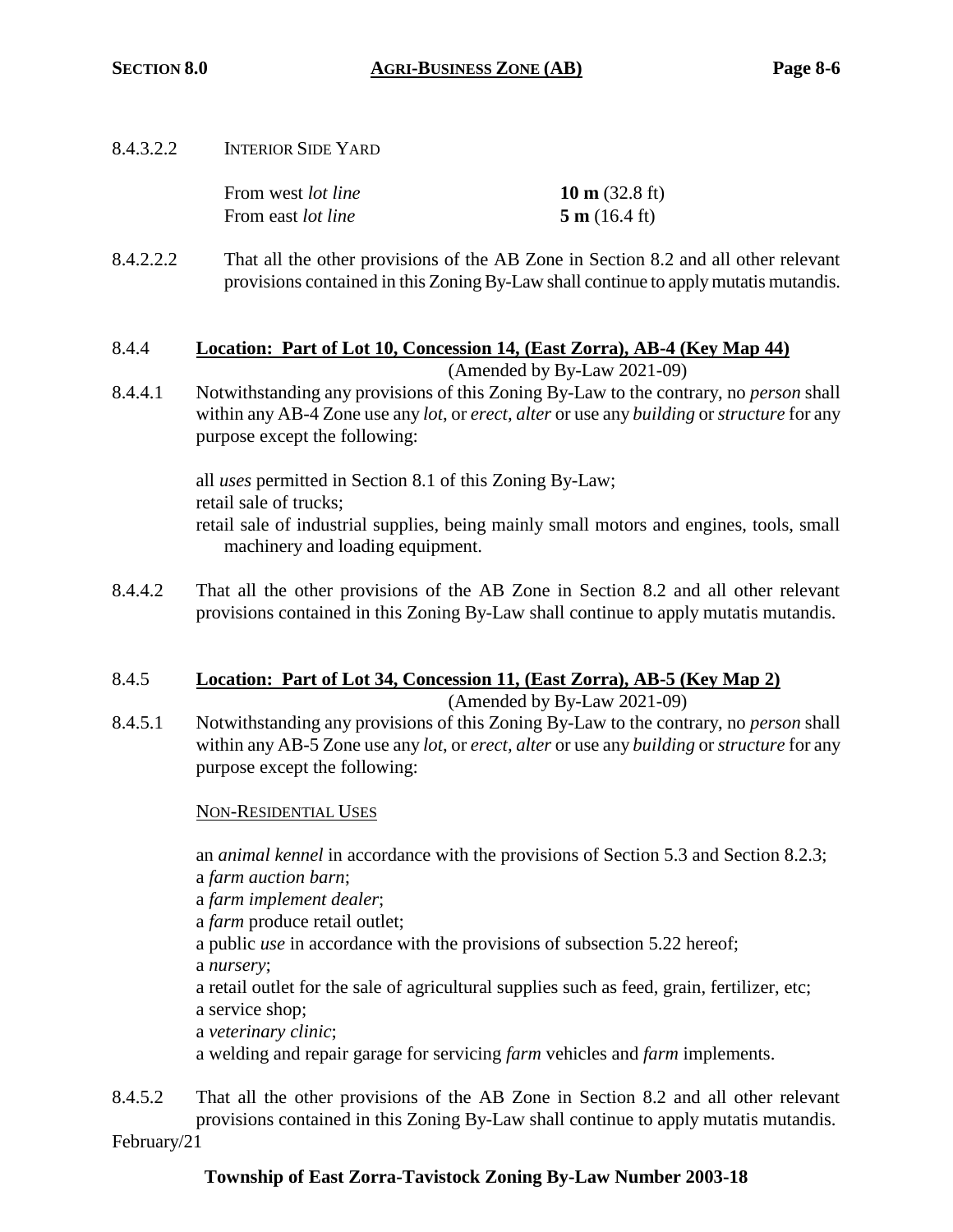# 8.4.6 **Location: Part Lot 34, Concession 12 (East Zorra), AB-6 (Key Map 2)**

(Amended by By-Law 2021-09)

8.4.6.1 Notwithstanding any provisions of this Zoning By-Law to the contrary, no *person* shall within any AB-6 Zone use any *lot*, or *erect, alter* or use any *building* or *structure* for any purpose except the following:

> all *uses* permitted in Section 8.1 of this Zoning By-Law; and a manufacturing plant.

- 8.4.6.2 Notwithstanding any provisions of this Zoning By-Law to the contrary, no *person* shall within any AB-6 Zone use any *lot*, or *erect, alter* or use any *building* or *structure* except in accordance with the following provisions:
- 8.4.6.2.1 INTERIOR SIDE YARD

Minimum Width from south *lot line* **2.5 m** (8.2 ft)

8.4.6.2.2 VEHICULAR ACCESS

No vehicular access shall be permitted onto *County Road* # 59.

8.4.6.2.3 DRY INDUSTRY RESTRICTIONS

Notwithstanding the permitted *uses* listed in 8.1, no *use* shall be permitted which is not a dry industry. A dry industry shall be defined as an industrial *use* which produces no waste water other than domestic waste water from washrooms or *accessory* kitchens or water used for the cooling of equipment.

8.4.6.2.4 That all the other provisions of the AB Zone in Section 8.2 and all other relevant provisions contained in this Zoning By-Law shall continue to apply mutatis mutandis. (Added by By-Law 2003-30)

# 8.4.7 **Location: Part Lot 35, Concession 13 (East Zorra), AB-7 (Key Map 9)**

(Amended by By-Law 2021-09)

8.4.7.1 Notwithstanding any provisions of this Zoning By-Law to the contrary, no *person* shall within any AB-7 Zone use any *lot*, or *erect, alter* or use any *building* or *structure* for any purpose except the following:

> all *uses* permitted in Section 8.1 of this Zoning By-Law; and an agriculturally related *contractor's shop* or *yard*.

8.4.7.2 That all the other provisions of the AB Zone in Section 8.2 and all other relevant provisions contained in this Zoning By-Law shall continue to apply mutatis mutandis.

February/21 (Added by By-Law 2003-39)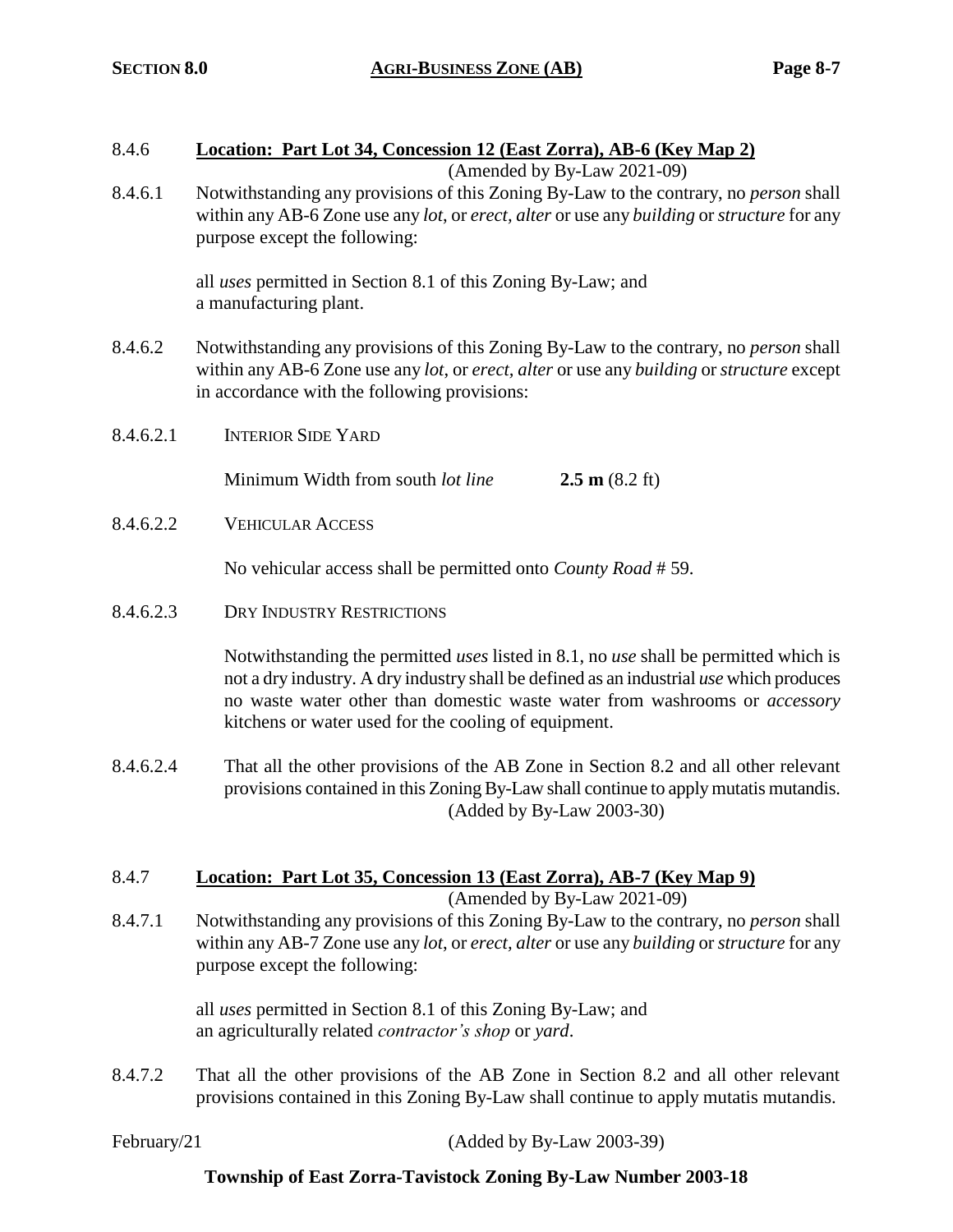# 8.4.8 **Location: Part Lot 9, Concession 10 (East Zorra), AB-8 (Key Map 40)**

(Amended by By-Law 2021-09)

8.4.8.1 Notwithstanding any provisions of this Zoning By-Law to the contrary, no *person* shall within any 'AB-8' Zone use any *lot*, or *erect, alter* or use any *building* or *structure* for any purpose except the following:

> all *uses* permitted in Section 8.1 of this Zoning By-Law; and an agriculturally related manufacturing facility of wooden pallets. (Added by By-Law 2004-35)

- 8.4.8.2 Notwithstanding any provisions of this Zoning By-Law the contrary, no *person* shall within any 'AB-8' Zone use any *lot*, or *erect, alter* or use any *building* or *structure* except in accordance with the following provisions.
- 8.4.8.2.1 OUTSIDE STORAGE REQUIREMENTS
- 8.4.8.2.1.1 *open storage* shall be restricted the cement pad area behind the shed located in the northeasterly corner of the *lot*, measuring approximately **35.4 m** (116 ft) by **16.5 m**  (54 ft); and
- 8.4.8.2.1.2 the *height* of the stored materials shall not exceed the *height* of the fence that encloses the storage area identified in 8.4.8.2.1.1 above (Added by By-Law 2004-35)

(Amended by By-Law 2011-3)

- 8.4.8.2.2 PARKING RESTRICTIONS
- 8.4.8.2.2.1 A maximum of 9 storage trailers may be parked or stored on the *lot*. (Added by By-Law 2011-3)
- 8.4.8.2.3 That all the other provisions of the 'AB' Zone in Section 8.2 to this Zoning By-Law, as amended, shall apply, and further that all other provisions of this Zoning By-Law, as amended, that are consistent with the provisions herein contained shall continue to apply mutatis mutandis.

(Amended by By-Law 2011-3)

# 8.4.9 **Location: Part Lot 22, Concession 12 (East Zorra), AB-9 (Key Map 21)**

(Amended by By-Law 2021-09)

8.4.9.1 Notwithstanding any provisions of this Zoning By-Law to the contrary, no *person* shall within any AB-9 Zone use any *lot*, or *erect, alter* or use any *building* or *structure* for any purpose except the following:

> a *truck transportation terminal*; a *single detached dwelling accessory* to a permitted *use*; and, *accessory uses*, as set out in Section 5.1.

February/21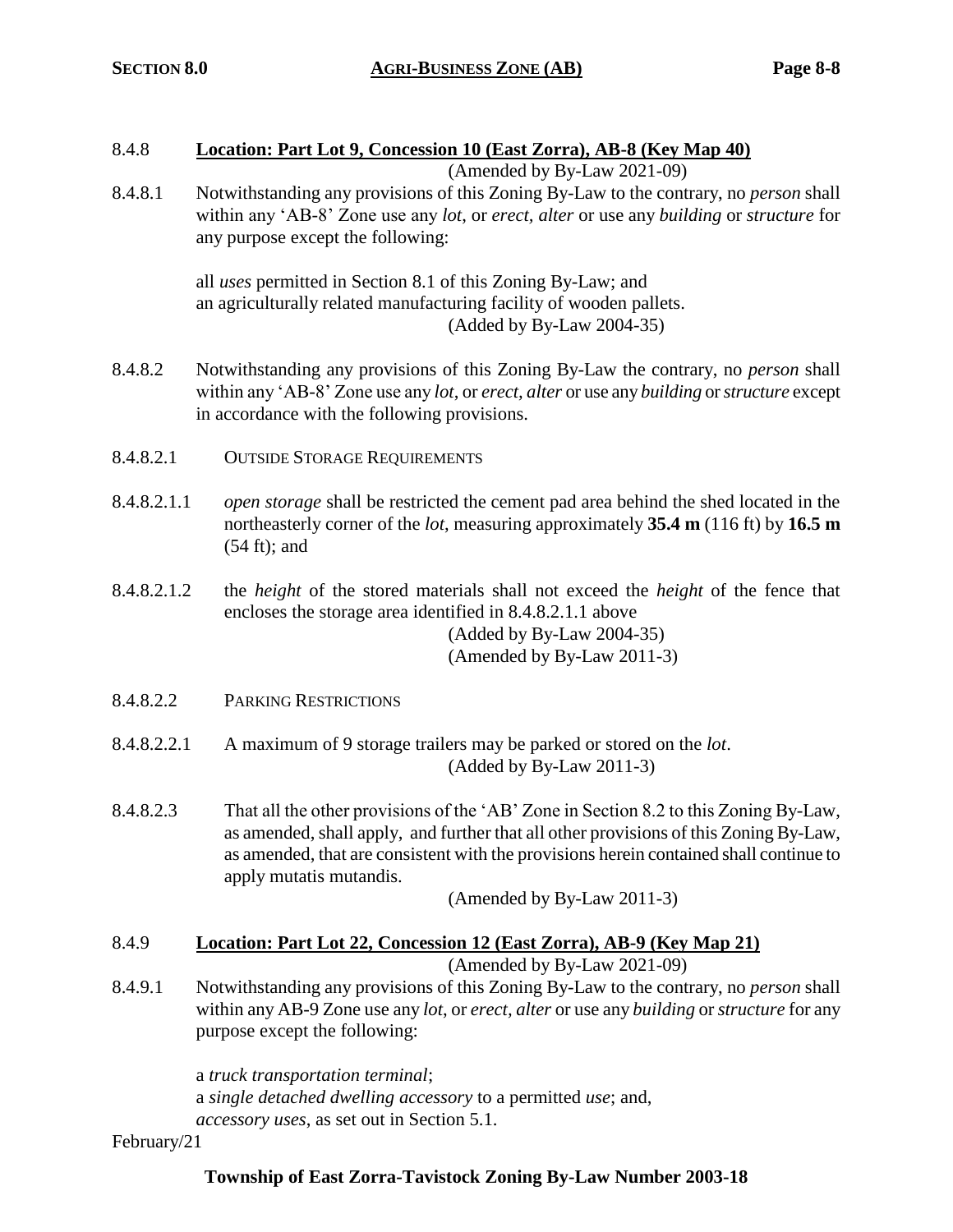- 8.4.9.2 Notwithstanding any provisions of this Zoning By-Law to the contrary, no *person* shall within any AB-9 Zone use any *lot*, or *erect, alter* or use any *building* or *structure* for any purpose except in accordance with the following provisions:
- 8.4.9.2.1 INTERIOR SIDE YARD

Minimum Width **10 m**. (32.8 ft)

8.4.9.2.2 PARKING RESTRICTION

A maximum of 20 tractor-trailers may be parked or stored on the *lot*.

8.4.9.2.3 MINIMUM DISTANCE SEPARATION FORMULA I

The Minimum Distance Formula 1 (MDS 1) *setback* requirement for the *single detached dwelling* shall be no closer than **154 m** (505.2 ft) to the nearest *farm building* and manure storage facility.

8.4.9.2.4 That all the other provisions of the 'AB' Zone in Section 8.2 to this Zoning By-Law, as amended, shall apply, and further that all other provisions of this Zoning By-Law, as amended, that are consistent with the provisions herein contained shall continue to apply mutatis mutandis.

(Added by By-Law 2004-35)

# 8.4.10 **Location: Part Lot 15, Concession 16 (East Zorra), AB-10 (Key Map 38)**

(Amended by By-Law 2021-09)

8.4.10.1 Notwithstanding any provisions of this Zoning By-Law to the contrary, no *person* shall within any AB-10 Zone use any *lot*, or *erect, alter* or use any *building* or *structure* for any purpose except the following:

> a *processing plant for agricultural products and/or by-products*; a *business office accessory* to a permitted *use*.

- 8.4.10.2 Notwithstanding any provisions of this Zoning By-Law to the contrary, no *person* shall within any AB-10 Zone use any *lot*, or *erect, alter* or use any *building* or *structure* for any purpose except in accordance with the following provisions:
- 8.4.10.2.1 INTERIOR SIDE YARD

| Minimum Width for <i>buildings</i>       |                          |
|------------------------------------------|--------------------------|
| existing at the time of passing of       |                          |
| this Zoning By-Law:                      | 1.4 m $(4.6 \text{ ft})$ |
| Minimum Width for new <i>buildings</i> : | 5 m (24.6 ft)            |
| February/21                              |                          |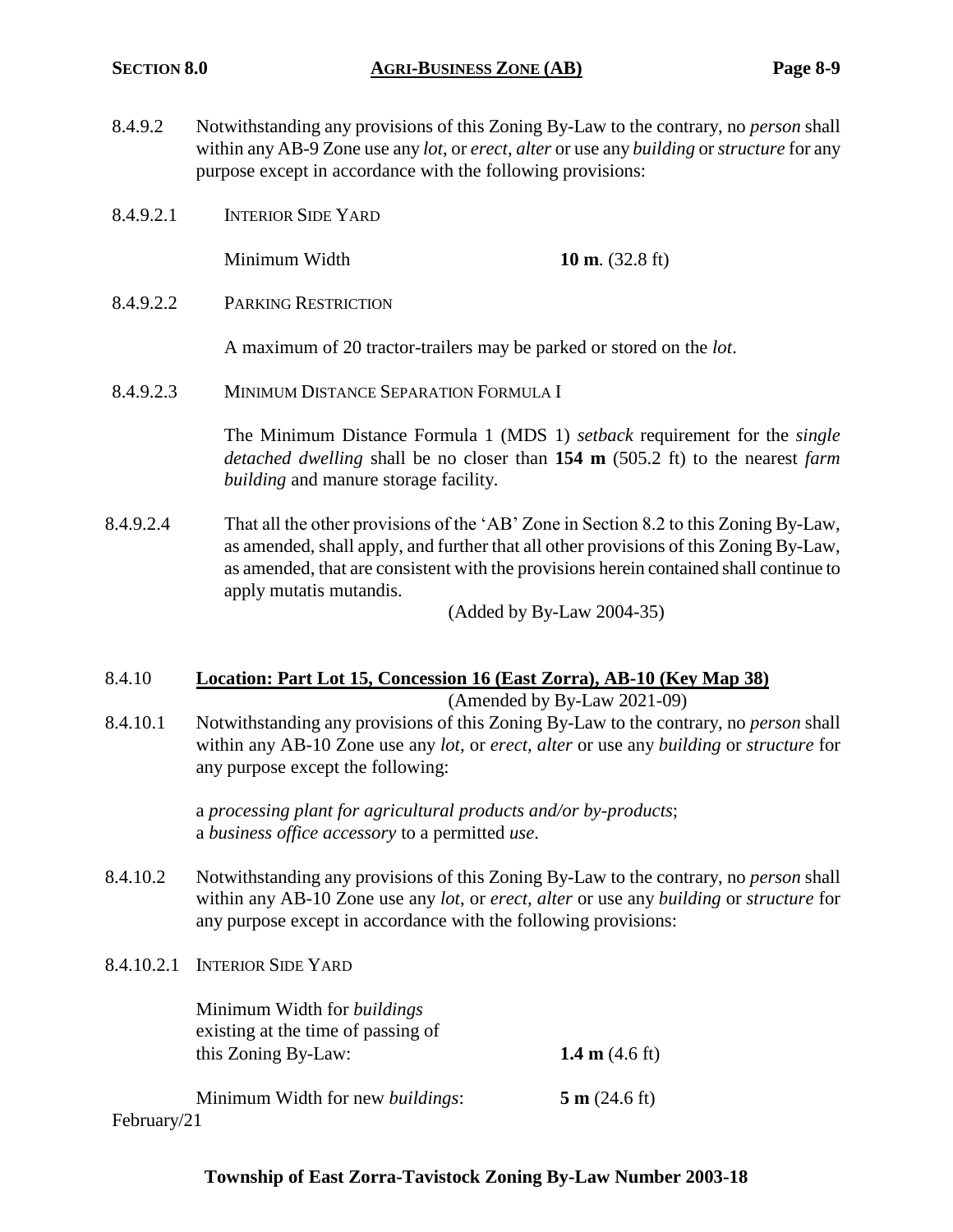8.4.10.2.2 That all the other provisions of the 'AB' Zone in Section 8.2 to this Zoning By-Law, as amended, shall apply, and further that all other provisions of this Zoning By-Law, as amended, that are consistent with the provisions herein contained shall continue to apply mutatis mutandis.

(Added by By-Law 2004-46)

# 8.4.11 **Location: Part Lot 20, Concession 9 (East Zorra), 884670 Oxford Road 8, AB-11 (Key Map 25)** (Amended by By-Law 2021-09)

8.4.11.1 Notwithstanding any provision of this Zoning By-Law to the contrary, no *person* shall within any 'AB-11' Zone use any *lot*, or *erect*, *alter* or use any *building* or *structure* for any purpose except the following:

> A welding and repair garage for servicing *farm* vehicles and *farm* implements; An agriculturally related excavating business.

- 8.4.11.2 Notwithstanding any provision of this Zoning By-Law to the contrary, no *person* shall within any 'AB-11' Zone use any *lot*, or *erect*, *alter* or use any *building* or *structure* except in accordance with the following provisions:
- 8.4.11.2.1 LOT AREA Minimum **3,400 m<sup>2</sup>**  $(36,598 \text{ ft}^2)$ 8.4.11.2.2 LOT FRONTAGE **Minimum 16.5 m** (54 ft) 8.4.11.2.3 Side Yard Minimum Width **2.0 m** (6.5 ft) 8.4.11.2.4 EMPLOYEES Maximum A maximum of 2 people, other than a *person* residing on the *lot*, may be employed.
- 8.4.11.2.5 That all provisions of the 'AB' Zone in Section 8.2 to this Zoning By-Law, as amended, shall apply, and further that all other provisions of this Zoning By-Law, as amended, that are consistent with the provisions herein contained shall continue to apply mutatis mutandis.

(Added by By-Law 2013-9)

February/21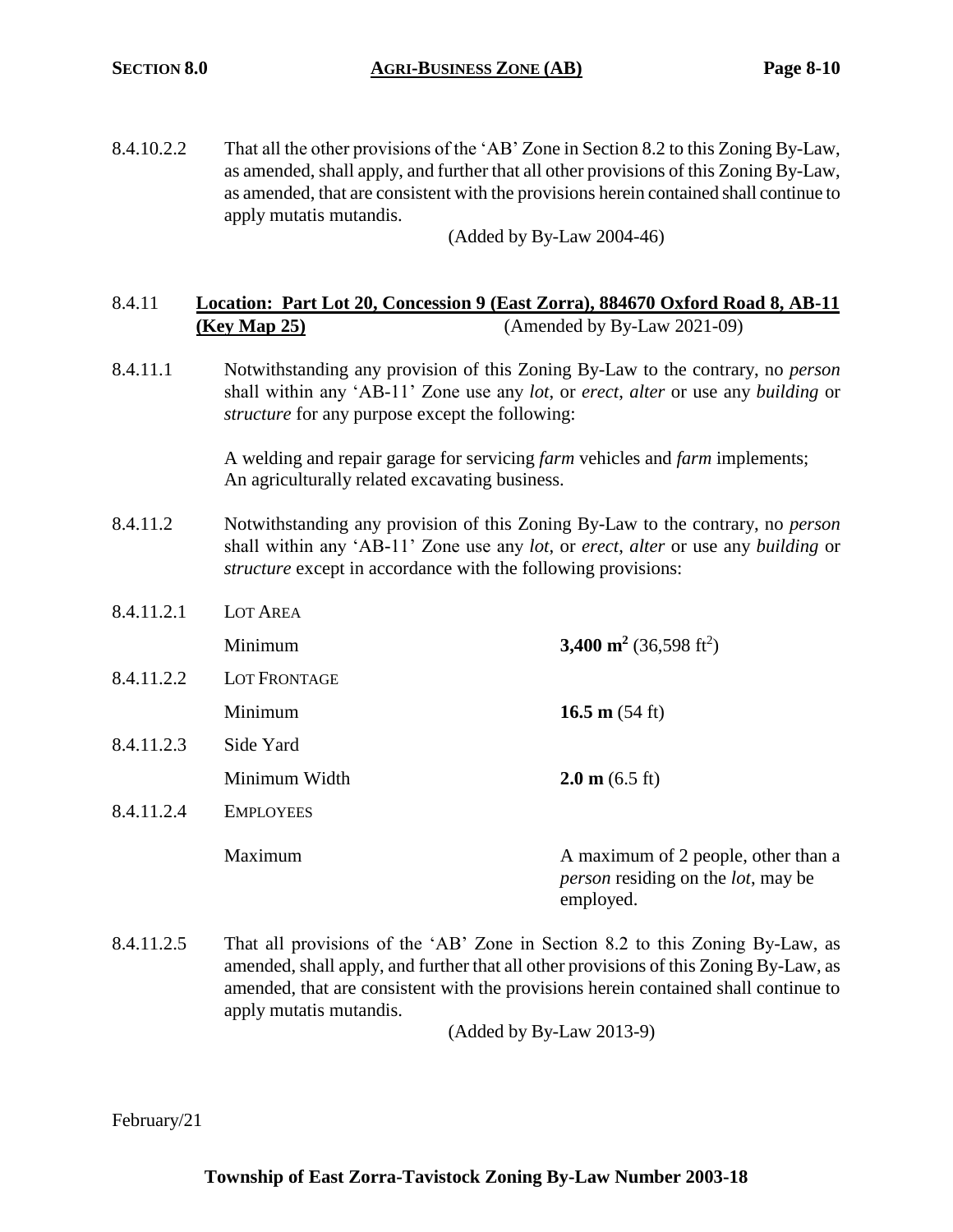# 8.4.12 **Location: Part Lot 8, Concession 16, (East Zorra), AB-12T (Key Map 45)**

8.4.12.1 Notwithstanding any provisions of this Zoning By-Law, no *person* shall within any AB-12T Zone use any *lot*, or *erect*, *alter* or use any *building* or *structure* for any purpose except the following:

> a temporary office *trailer;* all *uses* permitted in Section 8.1 of this Zoning By-Law.

- 8.4.12.2 Notwithstanding any provisions of this Zoning By-law, no person shall within any AB-12(T) Zone *use* any *lot*, or *erect*, *alter* or *use* any *building* or *structure* except in accordance with the following provisions:
- 8.4.12.2.1 TIME PERIOD FOR TEMPORARY OFFICE *TRAILER*

October 2, 2019 – October 2, 2022.

8.4.12.2.2 That all the provisions of the AB Zone in Section 8.2 of this Zoning By-Law, as amended, shall apply, and further, that all other provisions of the Zoning By-Law, as amended, that are consistent with the provisions herein shall continue to apply mutatis mutandis.

> (Added by By-Law 2016-05) (Deleted and Replaced by By-Law 2019-47)

# 8.4.13 **Location: Part Lot 19, Concession 11 (East Zorra), AB-13 (Key Map 27)**

8.4.13.1 Notwithstanding any provisions of this Zoning By-Law to the contrary, no *person* shall within any AB-13 Zone *use* any *lot*, or *erect*, *alter* or *use* any *building* or *structure* for any purpose except the following:

> a farm store (selling local meats and cheeses); the sale of furniture and home furnishings; a wellness spa; all *uses* permitted in Section 8.1 of this Zoning By-law.

- 8.4.13.2 Notwithstanding any provisions of this Zoning By-Law to the contrary, no *person* shall within any AB-13 Zone use any *lot*, or *erect*, *alter*, or use any *building* or *structure* for any purpose except in accordance with the following provisions:
- 8.4.13.2.1 For the purpose of this By-law, a wellness spa shall mean a facility that offers massage therapy, team building, and leadership classes for personal well-being.
- 8.4.13.3 That all the provisions of the AB Zone in Section 8.2 of this Zoning By-Law, as amended, shall apply, and further, that all other provisions of this Zoning By-Law, as amended, that are consistent with the provisions herein shall continue to apply mutatis mutandis. (Added By By-Law 2016-16)

# Mar. 31/21 (Deleted and Replaced by By-Law 2017-28)